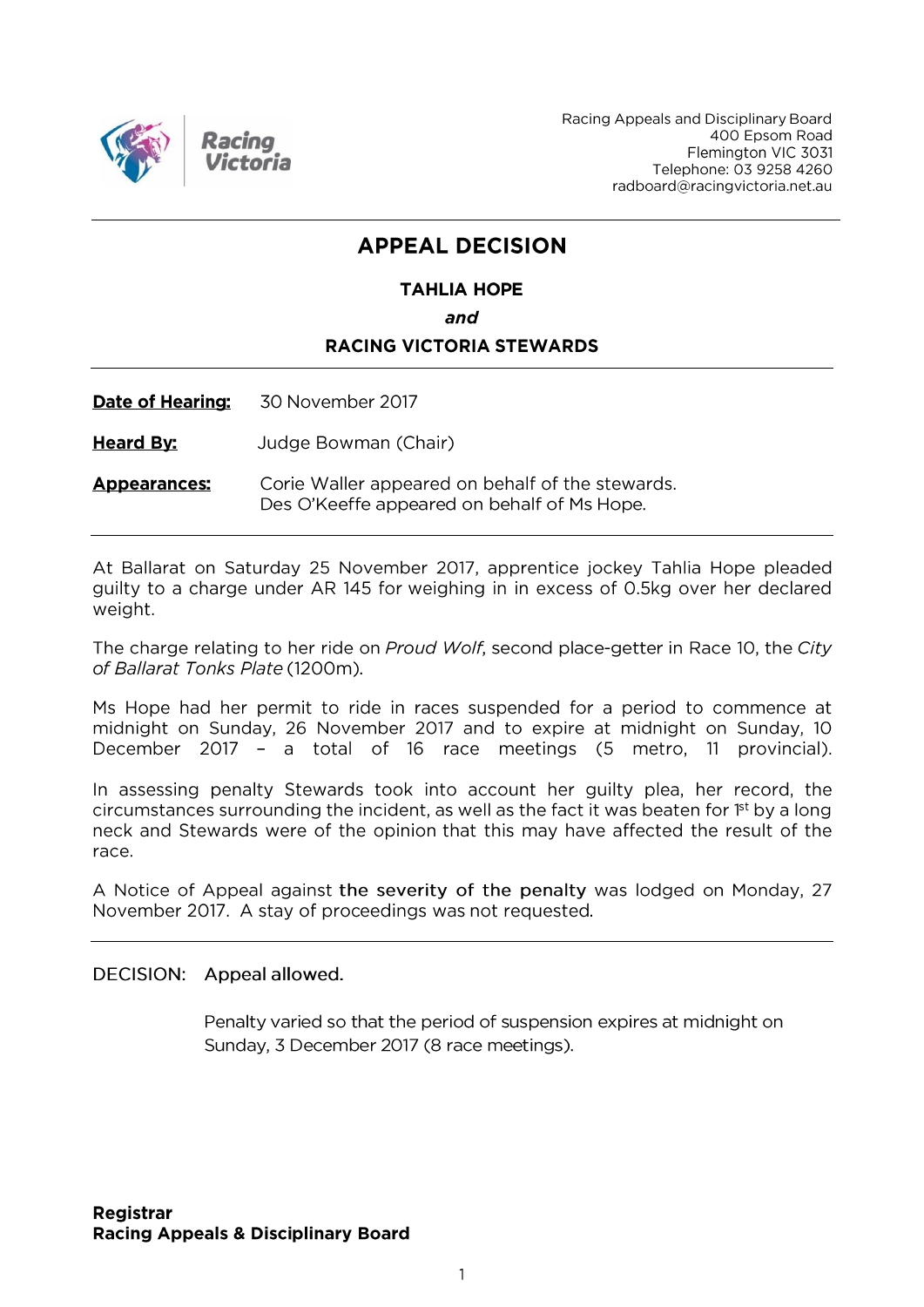# **TRANSCRIPT OF PROCEEDINGS**

#### **RACING APPEALS AND DISCIPLINARY BOARD**

\_\_\_\_\_\_\_\_\_\_\_\_\_\_\_\_\_\_\_\_\_\_\_\_\_\_\_\_\_\_\_\_\_\_\_\_\_\_\_\_\_\_\_\_\_\_\_\_\_\_\_\_\_\_\_\_\_\_\_\_\_\_\_

**HIS HONOUR JUDGE J. BOWMAN, Chairman**

**EXTRACT OF PROCEEDINGS**

**DECISION**

**TAHLIA HOPE**

**and**

### **RACING VICTORIA STEWARDS**

### **RACING VICTORIA CENTRE, FLEMINGTON**

#### **THURSDAY, 30 NOVEMBER 2017**

MR D. O'KEEFFE appeared on behalf of Ms T. Hope

MR C. WALLER appeared on behalf of the RVL Stewards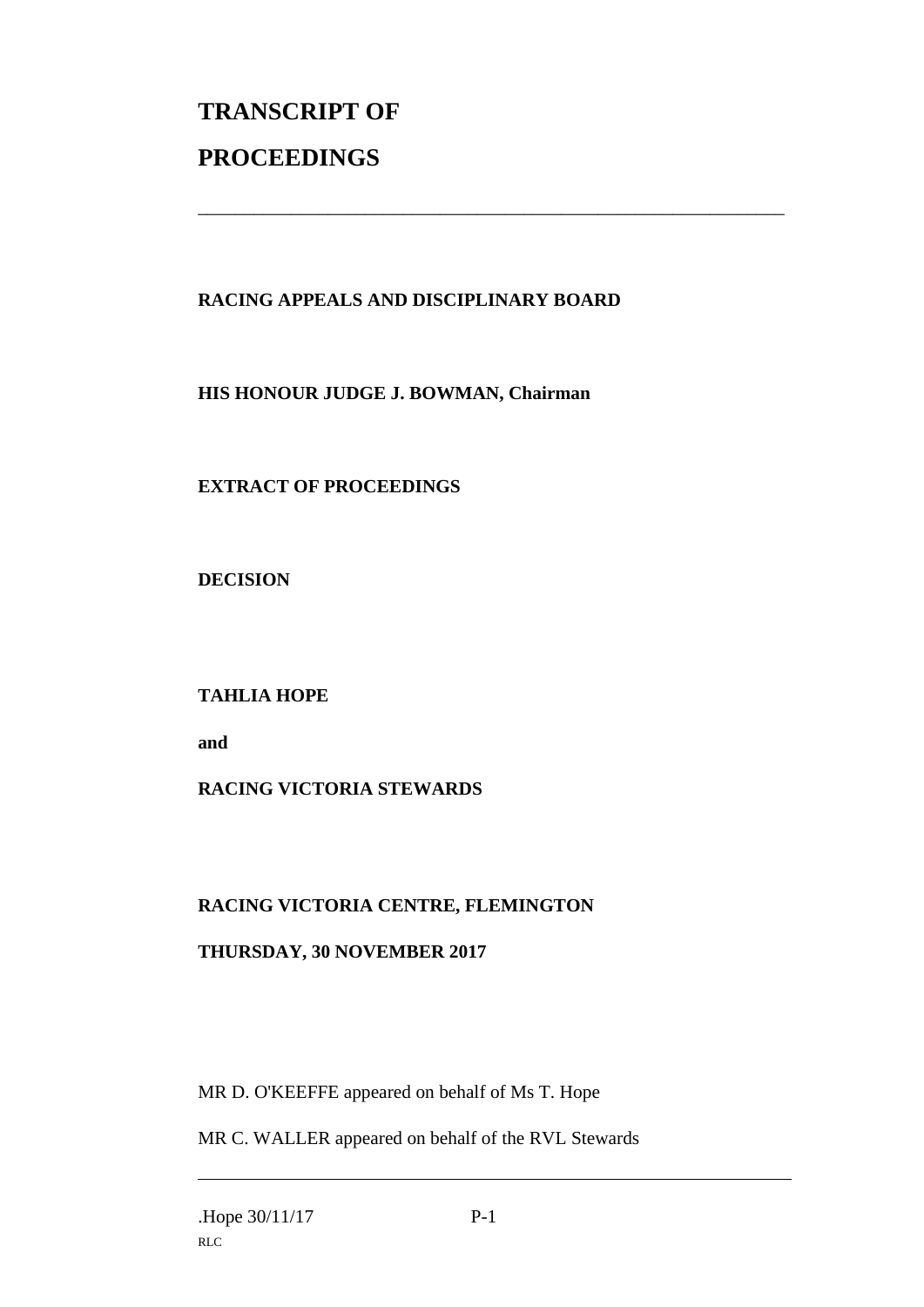CHAIRMAN: Ms Tahlia Hope, you have pleaded guilty to a breach of AR 145, in that following race 10 at Ballarat over 1200 metres on Saturday last in which you rode Proud Wolf, you weighed in excess of 0.5 kilograms over your declared weight. Proud Wolf was beaten by .4 of a length or approximately a long neck. The Stewards, having taken into account your plea of guilty and your record, imposed a period of suspension of 16 meetings, being two weeks. The Stewards also obviously took into account the margin by which you were beaten and what they considered to be the possibility that the weight difference could have affected the outcome of the race.

You are appealing against the severity of that penalty. Mr Des O'Keeffe put forward a number of matters on your behalf, essentially arguing that you were only .3 of a kilogram overweight when weighing in, 53.2 as opposed to 52.9 kilograms. He also pointed to several precedents in this state in respect of similar offences and where, in at least two of those matters, the margin involved was less than that in the present case, a short-head in the case of Brad Rawiller, and a narrow half-head in that of Billy Egan. Mr Rawiller was suspended for six meetings, as was Egan on appeal.

Mr Waller for the Stewards emphasised there are greater penalties imposed in other states, as well as the amount wagered on Proud Wolf and it involving the quadrella.

I think there is some force in the argument from Mr O'Keeffe that if there is going to be a sudden, substantial increase in penalties for this offence, because